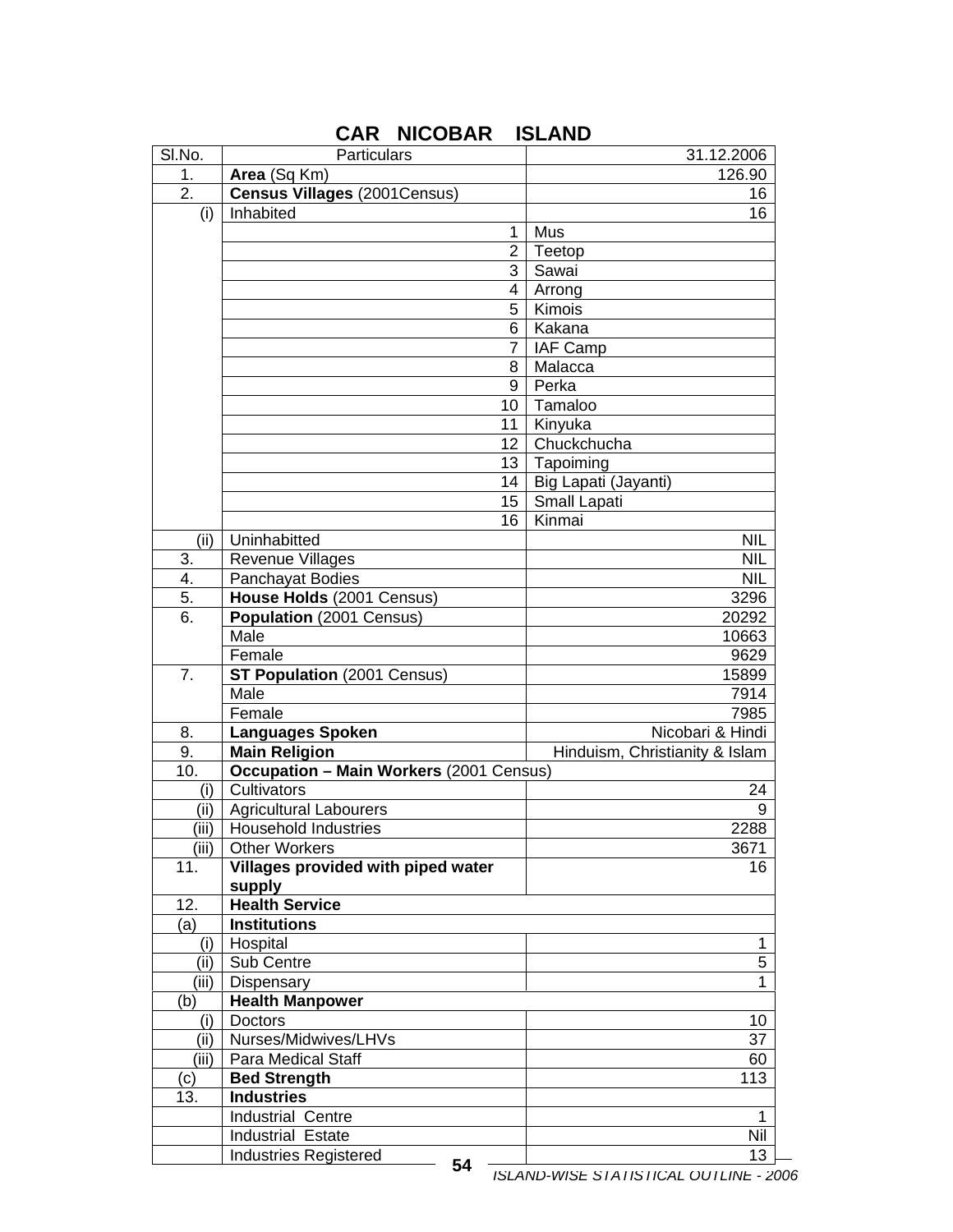| 13.        | <b>Civil Supplies</b>                             |                            |
|------------|---------------------------------------------------|----------------------------|
| (i)        | <b>Fair Price Shops</b>                           | 13                         |
| (ii)       | Ration Cards Holder(APL+Temp)                     | 4317                       |
| (iii)      | Quantity of Rice Allotted (MT)                    | 283000                     |
| (iv)       | Quantity of Sugar Allotted (MT)                   | 24000                      |
| (v)        | Quantity of Wheat Allotted (MT)                   |                            |
| 14.        | <b>Education</b>                                  |                            |
| (a)        | <b>Institutions</b>                               |                            |
| (i)        | <b>Primary School</b>                             | 6                          |
| (ii)       | <b>Middle School</b>                              | $\overline{3}$             |
| (iii)      | Secondary School                                  | 4                          |
| (iv)       | Senior Secondary School                           | $\overline{4}$             |
| (b)        | <b>Enrollment</b>                                 |                            |
| (i)        | <b>Primary School</b>                             | 183                        |
| (ii)       | Middle School                                     | 647                        |
| (iii)      | Secondary School                                  | 632                        |
| (iv)       | Senior Secondary School                           | 1842                       |
| (c)        | <b>Teaching staff</b>                             |                            |
| (i)        | <b>Primary School</b>                             | 23                         |
| (ii)       | Middle School                                     | 32                         |
| (iii)      | Secondary School                                  | 47                         |
| (iv)       | <b>Senior Secondary School</b>                    | 49                         |
| 15.        | Social Welfare                                    | <b>NIL</b>                 |
| 16.        | <b>Electricity</b>                                |                            |
| (i)        | Villages electrified                              | 16                         |
| (iii)      | <b>Electric Connections provided</b>              | 439                        |
| 17.        | <b>Agriculture</b>                                |                            |
| (i)        | Cultivable Area                                   | 9518.44                    |
| (ii)       | Main Crops                                        | Coconut, Arecanut, Fruits, |
|            |                                                   | Tuber Crops & Vegetable    |
| (iii)      | <b>Irrigation Sources</b>                         | <b>NIL</b>                 |
| 18.        | <b>Veterinary Services</b>                        |                            |
| (a)        | <b>Institutions</b>                               |                            |
| (i)        | <b>Veterinary Hospital</b>                        | 1                          |
| (ii)       | Veterinary Sub Dispensary                         | 1                          |
| (iii)      | Disease Inestigation Lab                          | 1                          |
| (iv)       | A.I Centre                                        | 1                          |
| (b)        | <b>Manpower</b>                                   |                            |
| (i)        | Doctor                                            | 3                          |
| (iii)      | Para Veterinary Staff                             | 25                         |
| 19.        | <b>Fisheries</b>                                  |                            |
| (i)        | Fishermen                                         | 418                        |
| (ii)       | <b>Fishing Craft used</b>                         |                            |
| (a)        | <b>Country Craft</b>                              |                            |
| (b)        | <b>Motorised Boat</b>                             | 85                         |
| 20.        | <b>Industries</b><br><b>Industries Registered</b> |                            |
| (a)<br>(i) | Wood Based                                        | 13                         |
| (ii)       | Agro Based                                        |                            |
| (iii)      | Marine Based                                      |                            |
|            |                                                   |                            |